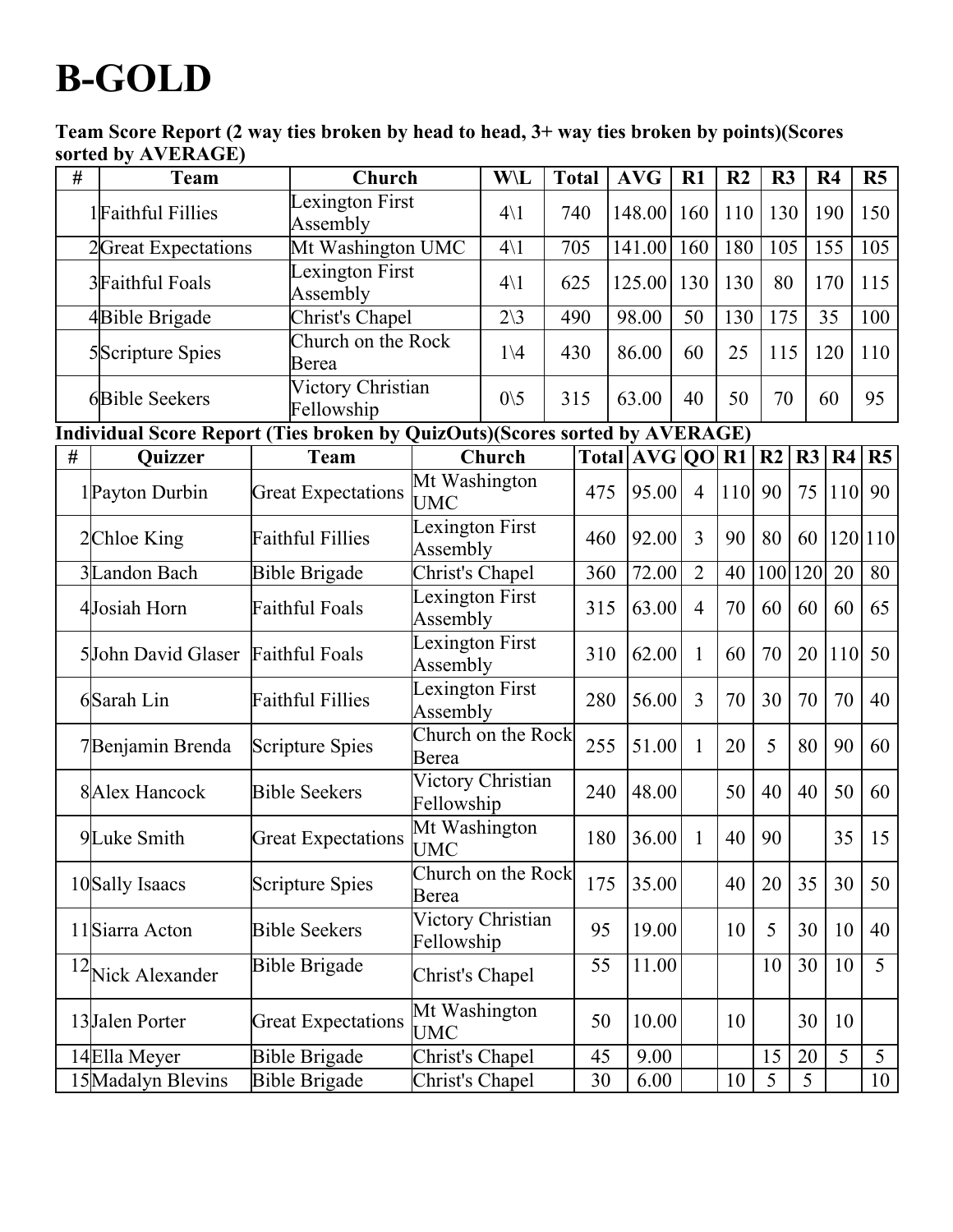## **B-SILVER**

Team Score Report (2 way ties broken by head to head, 3+ way ties broken by points)(Scores sorted by AVERAGE)

| # | $\mathbf{u}$ $\mathbf{v}$ $\mathbf{v}$ $\mathbf{v}$ $\mathbf{v}$ $\mathbf{v}$ $\mathbf{v}$<br><b>Team</b> |                                 | Church                                               |                                            | W\L             | <b>Total</b> | <b>AVG</b>      | R1             |                 | R <sub>2</sub> | R3  | R <sub>4</sub> | R5      | <b>R6</b>       | R7               |
|---|-----------------------------------------------------------------------------------------------------------|---------------------------------|------------------------------------------------------|--------------------------------------------|-----------------|--------------|-----------------|----------------|-----------------|----------------|-----|----------------|---------|-----------------|------------------|
|   | 1JBQ Warriors                                                                                             |                                 | River of Life<br>Ministries                          |                                            | $5\sqrt{2}$     | 630          | 90.00           |                | 110 110         |                | 50  | 40             | 120 100 |                 | 100              |
|   | 2Extreme Warriors                                                                                         | <b>Trinity AG</b><br>Georgetown |                                                      |                                            | $4\backslash3$  | 695          | 99.29           | 100            |                 | 80             | 100 | 125            | 70      | 100             | 120              |
|   | 3Believers Rock B 2                                                                                       |                                 | My Church AG<br>Georgetown                           |                                            | $4\backslash3$  | 630          | 90.00           | 110            |                 | 85             | 75  | 110            | 80      | 60              | 110              |
|   | 4Lava Dragons                                                                                             |                                 | <b>Trinity Chapel</b><br>Louisville                  |                                            | $4\backslash3$  | 615          | 87.86           | 110            |                 | 90             | 80  | 95             | 100     | 95              | 45               |
|   | 4Quiz Ninjas                                                                                              | Victory Christian<br>Fellowship |                                                      |                                            | $4\backslash3$  | 615          | 87.86           |                | $110$   130     |                | 90  | 15             | 110     | 70              | 90               |
|   | 5Believers Rock B 1                                                                                       | My Church AG<br>Georgetown      |                                                      |                                            | $4\backslash3$  | 485          | 69.29           | 50             |                 | 100            | 30  | 45             | 110     | 75              | 75               |
|   | 6Bible Explorers                                                                                          |                                 | New Harvest AG                                       |                                            | $3\backslash 4$ | 510          | 72.86           | 60             |                 | 100            | 50  | 70             | 90      | 85              | 55               |
|   | River Of Life<br><b>7Bible Blasters</b><br>Ministries                                                     |                                 |                                                      | $0\vee 7$                                  | 230             | 32.86        | 50              |                | 40              | 10             | 60  | 45             | 20      | 5               |                  |
|   | Individual Score Report (Ties broken by QuizOuts)(Scores sorted by AVERAGE)                               |                                 |                                                      |                                            |                 |              |                 |                |                 |                |     |                |         |                 |                  |
| # | Quizzer                                                                                                   |                                 | <b>Team</b>                                          | Church                                     |                 |              | Total[AVG]QO R1 |                |                 | R <sub>2</sub> | R3  | R4             | R5      | R6              | R7               |
|   | 1 Kara Barnes                                                                                             |                                 | <b>Trinity Chapel</b><br>Lava Dragons<br>Louisville  |                                            |                 |              | 550 78.57       | 6              | 80              | 90             | 80  | 80             | 100     | 95              | 25               |
|   | 2Noel Paleti                                                                                              | Extreme<br>Warriors             |                                                      | <b>Trinity AG</b><br>Georgetown            |                 | 545          | 77.86           | 6              | 80              | 80             | 80  | 85             | 50      | 80              | 90               |
|   | 3Gavin Lewis                                                                                              |                                 | Quiz Ninjas                                          | Victory Christian<br>Fellowship            |                 | 525          | 75.00           | 5              | 90              | 100            | 90  | 5              | 100     | 60              | 80               |
|   | 4 <sup>T</sup> eonna Johnson                                                                              |                                 | Believers Rock BMy Church AG                         | Georgetown                                 |                 | 480          | 68.57           | $\overline{7}$ | 70              | 70             | 65  | 70             | 70      | 65              | 70               |
|   | 5Skyler Ishmael                                                                                           |                                 | <b>JBQ Warriors</b>                                  | River of Life<br>Ministries                |                 |              | 435 62.14       | $\overline{4}$ | 80              | 80             | 30  | 10             | 100     | 55              | 80               |
|   | 6Elise Payton                                                                                             |                                 | <b>Bible Explorers</b>                               | New Harvest AG                             |                 |              | 290 41.43       |                | 50              | 70             |     | 60             | 20      | 60              | 30               |
|   | 7Brandon Lay                                                                                              |                                 | Believers Rock BMy Church AG                         | Georgetown                                 |                 |              | 225 32.14       | $\overline{1}$ | 20              | 70             |     | 25             | 30      | 40              | 40               |
|   | 8Grace Ingle                                                                                              |                                 | <b>Bible Explorers</b>                               | New Harvest AG                             |                 | 220          | 31.43  1        |                | 10              | 30             | 50  | 10             | 70      | 25              | 25               |
|   | 9Luke O'Banion                                                                                            |                                 | Believers Rock BMy Church AG                         | Georgetown                                 |                 |              | 180 25.71       |                | 30              | 20             | 30  | 10             | 50      | 5               | 35               |
|   | 10 Daima Mashibe                                                                                          | Extreme<br>Warriors             |                                                      | <b>Trinity AG</b><br>Georgetown            |                 |              | 150 21.43       |                | 20              |                | 20  | 40             | 20      | 20              | 30               |
|   | 11 Keisha Smith                                                                                           |                                 |                                                      | Believers Rock BMy Church AG<br>Georgetown |                 |              | 145 20.71       |                | 30              | 20             | 10  | 40             | 20      | (5)             | 30               |
|   | 12 Breanna Baber                                                                                          |                                 | River of Life<br><b>JBQ Warriors</b><br>Ministries   |                                            |                 | 105          | 15.00           |                |                 | 10             |     | 30             | 10      | 35              | 20               |
|   | 13 Jake Scott                                                                                             |                                 | River Of Life<br><b>Bible Blasters</b><br>Ministries |                                            |                 | 90           | 12.86           |                | 10              | 20             |     | 50             | 10      |                 |                  |
|   | 13 Alyssa Litton                                                                                          |                                 | Victory Christian<br>Quiz Ninjas                     |                                            |                 | 90           | 12.86           |                | 20 <sup>1</sup> | 30             |     | 10             | 10      | 10 <sup>1</sup> | $\vert 10 \vert$ |